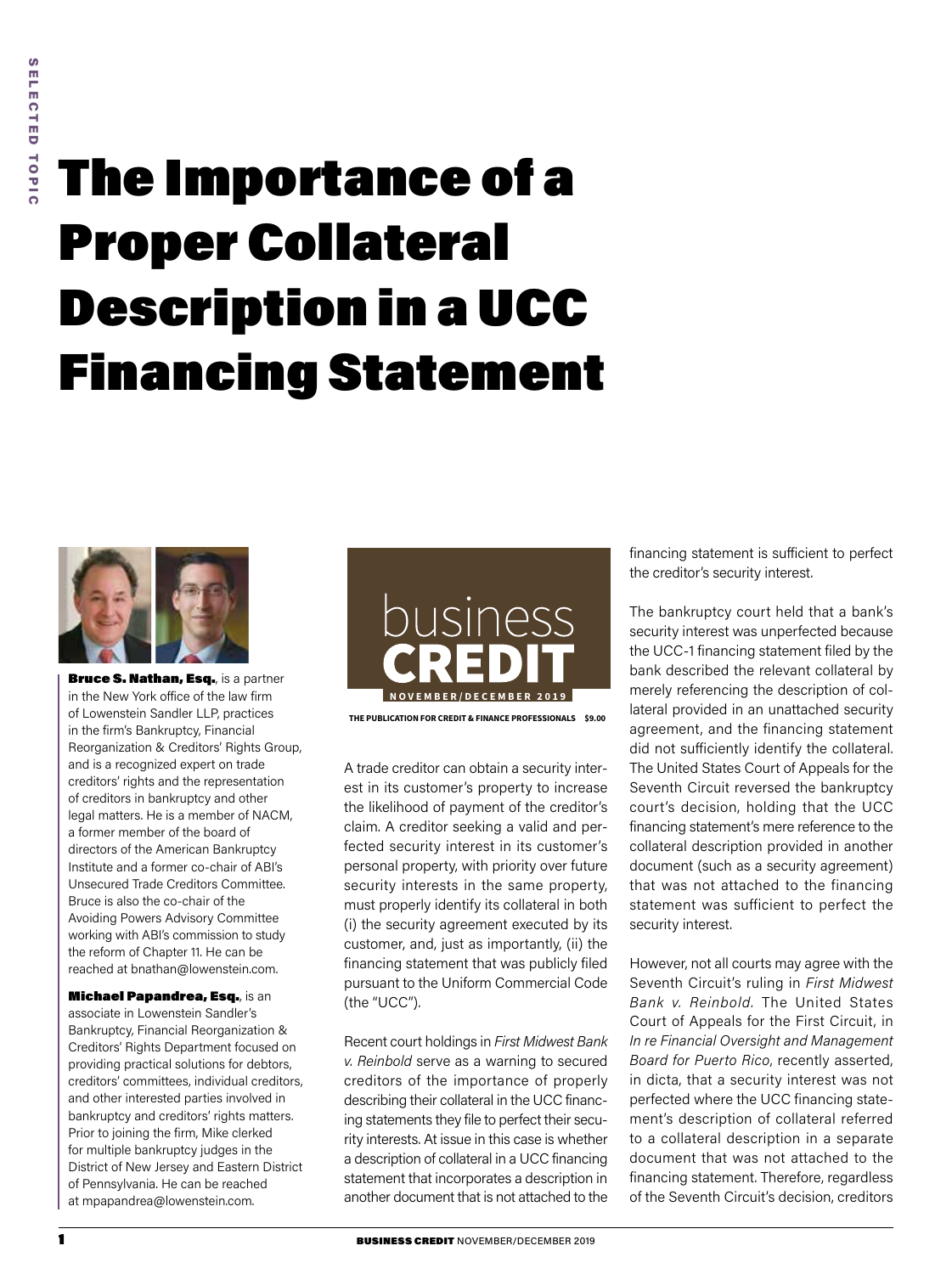seeking to obtain a perfected security interest based on a description of collateral contained in the underlying security agreement or another document should play it safe by providing a summary description of the collateral in the financing statement and attaching the referenced document to the financing statement.

## Creating and Perfecting a Security Interest Under the UCC

A trade creditor seeking to obtain an enforceable security interest in its customer's assets must satisfy the requirements specified in Article 9 of the UCC. First, a creditor must satisfy Article 9's requirements for the creation or attachment of a security interest in its customer's property that will serve as the creditor's collateral securing payment of its claim. A security interest is created by the customer's execution of a security agreement, which adequately describes the creditor's collateral by category or type. A description such as all of a debtor's present and future accounts, inventory, equipment and general intangibles, and all cash and non-cash proceeds thereof should suffice. A description of all of a debtor's assets will not pass muster.

Second, a creditor's security interest must be perfected according to UCC Article 9's requirements. By obtaining a perfected security interest, a creditor's security interest in a debtor's property will withstand a challenge by a junior secured creditor, a judgment lien creditor, a bankruptcy trustee or a creditors' committee. A creditor frequently perfects a security interest by filing a UCC-1 financing statement in the appropriate filing office. A UCC-1 financing statement must identify the debtor by its correct legal name and address and describe the collateral in a manner that is consistent with the collateral described in the security agreement, and may contain other required information. If the collateral description in a security agreement is broad enough to include all of a debtor's assets, then the collateral description in the UCC financing statement only needs to state, "all assets," or, "all personal property," of the debtor (unlike security agreements which must be more specific pursuant to the UCC).

The public filing of a UCC-1 financing statement serves two main purposes. First, it confirms a secured creditor's priority rights in the collateral identified in the financing statement. It also provides notice to third parties that a secured creditor is claiming an interest in the assets identified in the financing statement.

As the UCC is a "notice filing" system, the filing of a UCC-1 financing statement is only intended to provide notice that a person *may* have a security interest in the specified collateral. A subsequent creditor has the burden to conduct additional diligence where there is a potential ambiguity in a financing statement.

The adequacy of the description of collateral in a UCC-1 financing statement was at issue in *First Midwest Bank v. Reinbold*. According to UCC Section 9-504, a financing statement "sufficiently indicates the collateral that it covers" if the financing statement provides (1) a description of the collateral pursuant to UCC Section 9-108, or (2) a generic description of all assets or all personal property of the debtor if the description of collateral in the security agreement is broad enough to include all of the debtor's assets.

UCC Section 9-108 governs the sufficiency of a description of collateral in a UCC financing statement. UCC Section 9-108(a) states that a financing statement adequately describes the collateral if the UCC "reasonably identifies" the collateral being described. UCC Section 9-108(b) provides that a description reasonably identifies collateral by any of the following: specific listing; category; except as otherwise provided in UCC Section 9-108(e), a type of collateral defined in the UCC; quantity; computational or allocational formula or procedure; or, any other method (except for "supergeneric" descriptions described in UCC Section 9-108(c)), if the identity of the collateral is objectively determinable.

Creditors have sought to satisfy the requirement of adequately describing their collateral in a financing statement by making reference to a description of the collateral in another document—such as the applicable security agreement—without attaching the document to the financing statement. While the Seventh Circuit's holding in *First Midwest Bank v. Reinbold* 

upheld the sufficiency of this practice, the better practice is for a creditor seeking to perfect its security interest by referring to collateral described in another document to include a summary description of the collateral in, and attach the document containing the description of collateral to, the financing statement.

## The Facts and Procedural History of the *First Midwest Bank v. Reinbold Decisions*

The Debtor, 180 Equipment, LLC (the "Debtor"), was an Illinois-based business that purchased and refurbished trucks for resale. The Debtor obtained a commercial loan from First Midwest Bank ("First Midwest"). The Debtor and First Midwest executed a first amended and restated security agreement on March 9, 2015 that granted First Midwest a security interest in substantially all of the Debtor's assets. The description of First Midwest's collateral included 26 categories of assets, such as accounts, chattel paper, cash, equipment, goods, instruments, inventory and all proceeds and products of such assets. First Midwest then sought to perfect its security interest by timely filing a financing statement with the Illinois Secretary of State. The financing statement's description of collateral stated the security interest covered "[a]ll Collateral described in the First Amended and Restated Security Agreement dated March 9, 2015 between Debtor and Secured Party." The financing statement did not attach the amended security agreement, despite relying on it by reference.

The Debtor defaulted on the loan in November 2017. Then, on December 6, 2017, the Debtor filed a Chapter 7 bankruptcy petition in the United States Bankruptcy Court for the Central District of Illinois, and a Chapter 7 trustee (the "Trustee") was appointed to manage and oversee the liquidation of the Debtor's assets. First Midwest filed a proof of claim in which First Midwest stated that it was owed more than \$7.6 million. First Midwest then sued the Trustee, seeking a declaratory judgment that First Midwest's security interest was properly perfected and senior to the interests of all other claimants (including the Trustee). The Trustee asserted a counterclaim to avoid First Midwest's security interest pursuant to Section 544(a) of the Bankruptcy Code,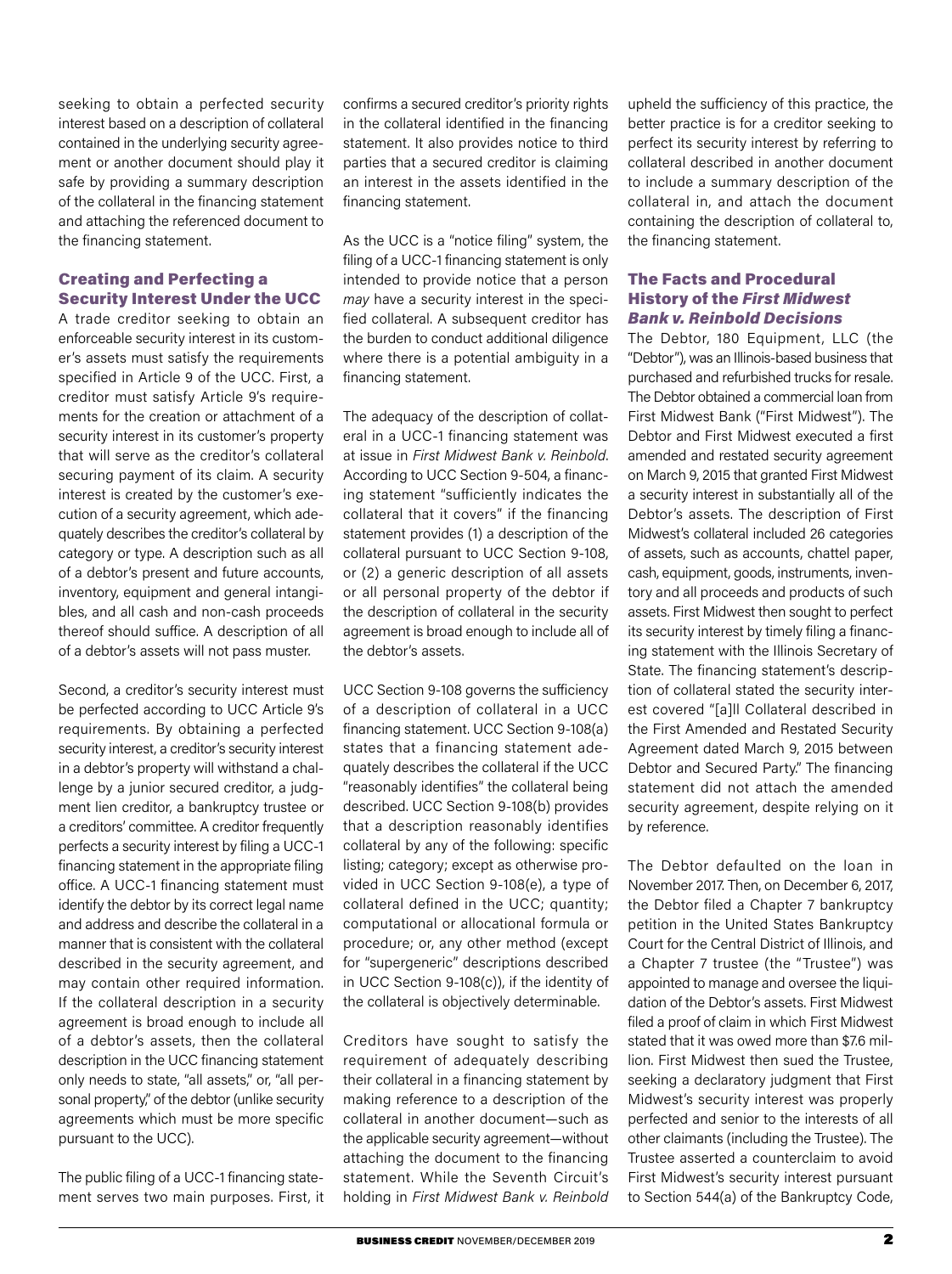arguing that First Midwest did not perfect its security interest because the financing statement's incorporation of the amended security agreement's collateral description by reference did not comply with the requirements of UCC Article 9.

Both parties filed motions for judgment on the pleadings. First Midwest asserted that its financing statement had complied with UCC Section 9-108(b)(6) as an "other method" of reasonably identifying its collateral where the identity of its collateral was "objectively determinable" by an examination of the amended security agreement referenced in the financing statement. While the amended security agreement was not attached to the financing statement, First Midwest contended that the financing statement placed subsequent creditors on notice that some or all of the Debtor's assets were subject to First Midwest's prior security interest and additional inquiry was necessary to determine the extent of First Midwest's collateral described in the amended security agreement. This is consistent with UCC Article 9's notice filing system where a UCC financing statement's primary purpose is to provide notice to third-party creditors that a debtor's property may be subject to a security interest, and creditors might be required to make a further inquiry to determine the extent of a secured creditor's collateral.

The Trustee countered that First Midwest lacked a perfected security interest because its financing statement did not contain a standalone description of First Midwest's collateral. The financing statement's reference to collateral described in an unattached amended security agreement had failed to adequately describe or reasonably identify First Midwest's collateral as required by UCC Section 9-108.

#### The Bankruptcy Court's Ruling That First Midwest's Security Interest Was Not Perfected

The bankruptcy court held that First Midwest did not adequately describe its collateral in its UCC-1 financing statement by merely referencing all collateral described in the amended security agreement—without attaching the security agreement or providing any other

description of the collateral—to perfect its security interest. The bankruptcy court then avoided First Midwest's lien based on the Trustee's strong arm powers under Section 544(a) of the Bankruptcy Code.

The bankruptcy court noted that the description of First Midwest's collateral had to be contained in the four corners of its filed financing statement and found no such description in the financing statement. The bankruptcy court further stated that UCC Article 9 makes clear that a UCC financing statement must provide notice of the specific items of collateral, the kinds or types of property subject to a security interest, or all of a debtor's assets or personal property where the security agreement's collateral description is broad enough to grant a security interest in all of a debtor's assets. The bankruptcy court concluded that the financing statement's description of collateral had failed to satisfy these requirements and provide adequate notice of the collateral to any third party.

The bankruptcy court also refused to admit any extraneous evidence to correct any errors or clarify any ambiguities about First Midwest's collateral as described in the financing statement. This same policy dictates that a collateral description in a financing statement cannot be provided by referring to the assets described in an unattached/unfiled security agreement. Interestingly, the bankruptcy court noted that "[b]y authorizing usage of a supergeneric description in financing statements, the drafters of [the UCC] drew a line in the sand at that point for the most general type of collateral description that could be used in order to sufficiently indicate the collateral. The drafters could have gone one step further by authorizing a mere reference to the underlying security agreement … [t]hey did not do so."

Notably, the bankruptcy court acknowledged the different purposes behind security agreements and financing statements. The bankruptcy court noted that "the purpose of a financing statement is to put third parties on notice that the secured party who filed it may have a perfected security interest in the collateral described, and that further inquiry into the extent of the security interest is prudent." However, the bankruptcy court simply did not believe First Midwest had satisfied this purpose by incorporating by reference the collateral description in the amended security agreement that was not attached to the financing statement.

First Midwest appealed the bankruptcy court's decision, which appeal went directly to the Seventh Circuit because the decision involved a question of state law for which there is no controlling decision.

## The Seventh Circuit's Ruling in Favor of First Midwest

The Seventh Circuit reversed the bankruptcy court's holding and ruled that First Midwest's UCC financing statement sufficiently described the collateral by reference to the description of the collateral in the unattached amended security agreement. In doing so, the Seventh Circuit relied on the broad catch-all embodied in UCC Section 9-108(b)(6) that a description of collateral in a financing statement is sufficient if it reasonably identifies the described collateral "by any other method" as long as the identity of the collateral is "objectively determinable." The Seventh Circuit explained that the inclusion of the "any other method" catch-all for describing collateral in the current version of Section 9-108 made the collateral description requirement for a financing statement less stringent than the collateral description requirement under previous versions of UCC Article 9, where a financing statement had to "contain a statement indicating the types, or describing the items, of collateral." According to the Seventh Circuit, while the previous version of the UCC required a financing statement to "contain" a collateral description, the current version requires only that the financing statement "indicate" the collateral by pointing or directing attention to a description of that collateral. That includes a financing statement that describes collateral by directing attention to a description of the collateral in the parties' security agreement, even where the security agreement is not attached to the financing statement. The court found the collateral description in First Midwest's financing statement, which included all collateral referenced in the parties' unattached security agreement, to be sufficient where the security agreement referred to 26